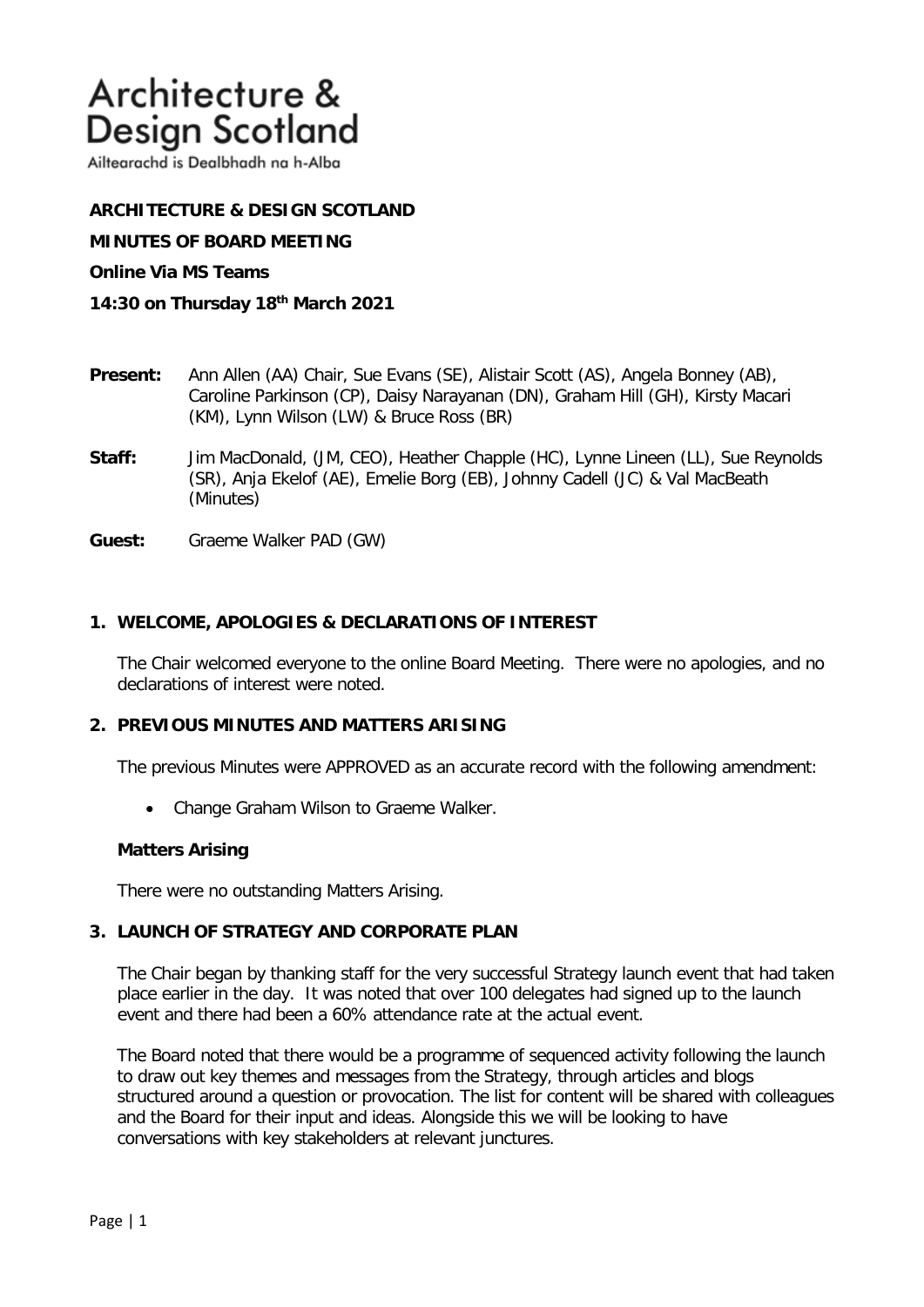The Board noted that the Cabinet Secretary Fiona Hyslop MSP presentation from the launch would be transcribed and posted as text onto the website and points she raised would be used for blogs.

The Chair recorded her thanks to the Board for their approach, attitude and support which challenged and pushed to ensure we produced a Strategy with enough ambition.

# **ACTION 1: SHARE LIST FOR CONTENT WITH THE BOARD FOR INPUT AND IDEAS**

# **4. 2021/22 BUSINESS PLAN & BUDGET**

#### Business Plan

The Board noted the proposed programme for 2021/22, which builds on that of previous years and represents the first stage in the implementation our new Strategy and, in particular, the 2021/24 Corporate Plan. The aim of this is to embed the Place Principle and the focus of our work will be on providing advice, empowering others and promoting the benefits of good design to a range of audiences.

The emphasis in 2021/22 will be on growing awareness amongst our key partners of the benefits of a place-based approach to planning future development.

Work continues to develop the detail of this programme and will be shared with Board during Q1 of 2021/22.

#### Budget

The Board noted the funding for 2021/22 set out in the 2021 Budget Statement. Within this, the Chair highlighted the increase to our core funding of £100,000, which was the first such increase since 2011.

It was also noted that additional income is again anticipated from Forestry and Land Scotland to support the Materials Library. The Board also noted that there was no income anticipated from the Energy & Climate Change Directorate, but discussions continue in relation to support for aspects of their programme.

The Board noted the proposal that the settlement allows an uplift in our permanent staffing levels from 24 permanent posts to 26 and to a restructuring of the staff resource to support the new strategy.

The Chair noted that the increase in grant aid provided a level of confidence, however funding remained on an annual cycle and A&DS would need to continue to demonstrate the value it brings to the built environment and ensure continued delivery, particularly around the Place Principal.

The Board asked for the Business Plan to be aligned to the Strategic Plan. Following this exercise the Chair confirmed that Board members will be asked to lead on a particular strand of work for advocacy across stakeholders.

The Board AGREED the draft business plan, budget and recruitment proposals.

## **ACTION 2: ALIGN BUSINESS PLAN TO THE STRATEGIC PLAN**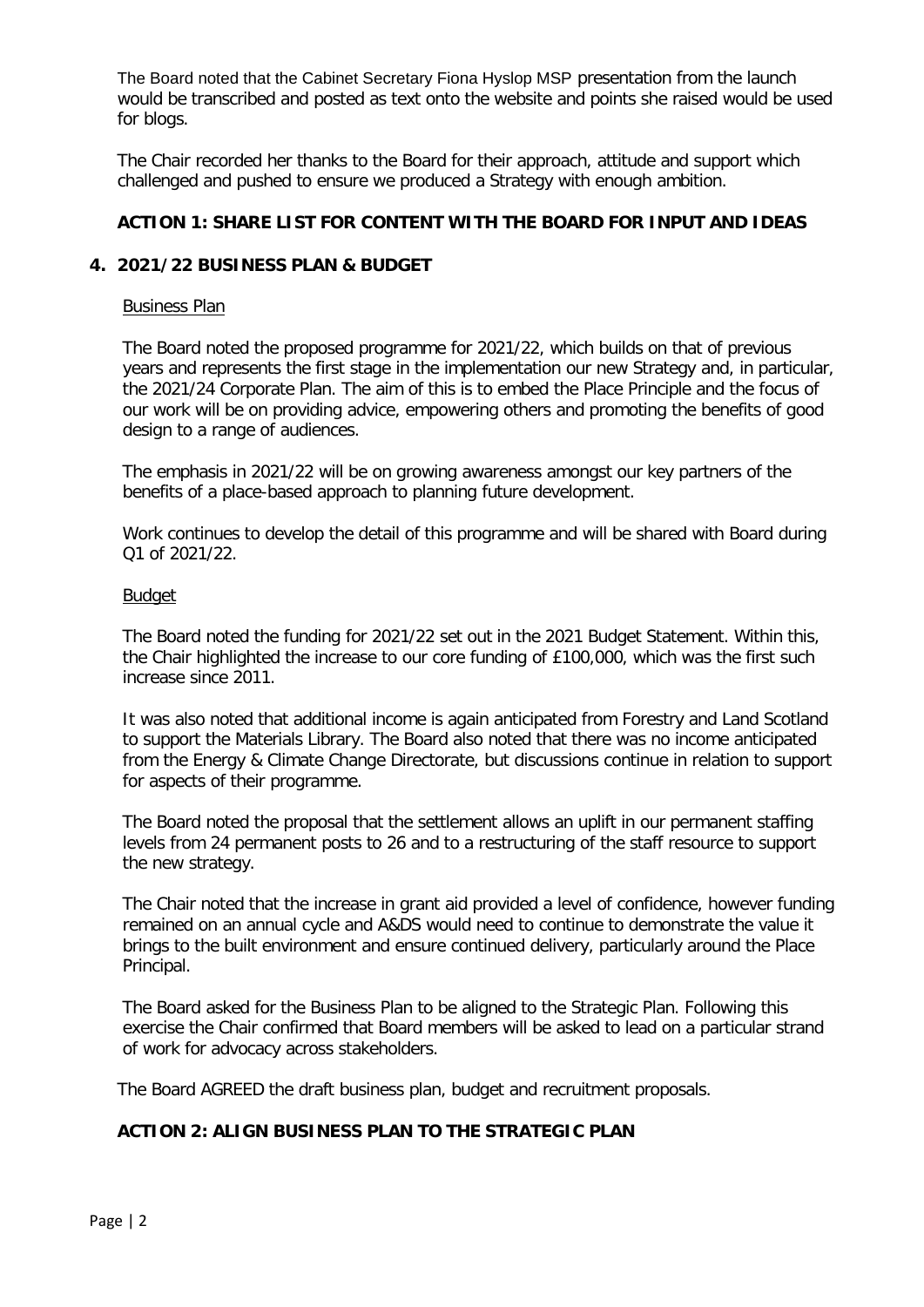# **5. VENICE UPDATE**

The Board noted that an announcement from the Scotland+Venice Partnership was expected on 23 March 2021. Following that announcement A&DS would be leading on comms and marketing for the Biennale. The V&A in Dundee plan to formally reopen on 1<sup>st</sup> May 2021 with the Biennale opening on 22<sup>nd</sup> May 2021. The launch is likely to be a digital event which provides an opportunity to invite international attendees.

# **6. AUDIT COMMITTEE UPDATE**

The Audit Committee met on 2<sup>nd</sup> March 2021 and had a full agenda, which included performance to end of quarter 3 – 31 December 2020. Main issues to highlight from the meeting were:

- The committee welcomed Bruce Ross on to the Audit Committee Bruce replaced Graham Hill, who had stepped down from Audit Committee due to work commitments;
- Management Accounts to 31 December 2020 indicated that spend was lower than forecast due to Covid-19.
- Progress of work in the Business Plan from April to December 2020 remained below the level planned due to the Covid-19 situation. All projects have been revisited and are now working to revised timelines.
- The 2020/21 Audit would start date would be delayed due to Audit Scotland's timetable

The Chair of Audit Committee recorded her thanks to Graham Hill for his valuable contribution during the period he served on Audit Committee.

The Board NOTED the content of the minutes of the Audit Committee Meeting on  $2<sup>nd</sup>$  March 2021.

# **7. AOB**

## Meeting with Cabinet Secretary for Communities and Local Government

The Chair and CEO met with the Cabinet Secretary to update her on our new 10-year Strategy. The Cabinet Secretary was extremely supportive. The Board noted her positivity and enthusiasm would be missed when she stepped down at the general elections in May 2021.

## 2021/22 Meetings Schedule

The 2021/22 Meeting Schedule was noted by the Board and agreed.

## Secretariat Updates

It was noted that the Secretariat will be circulating Registers of Interest forms for completion for the upcoming year. It was also noted that the Board appraisals process would be commencing in April to complete 2020/21 appraisals.

## SURF

As sponsors of the 2021 SURF Awards for Best Practice in Community Regeneration we are invited to nominate a representative for the judging panel. Board members were asked to let the CEO know if they were interested in representing A&DS on the judging panel. A briefing will be circulated following the meeting.

# **ACTION 3: CIRCULATE PROCESS AND TIMETABLE FOR THE SURF AWARDS JUDGING PANEL**

The Chair thanked the Board and colleagues from Scottish Government for their attendance. The meeting closed at 15:30.